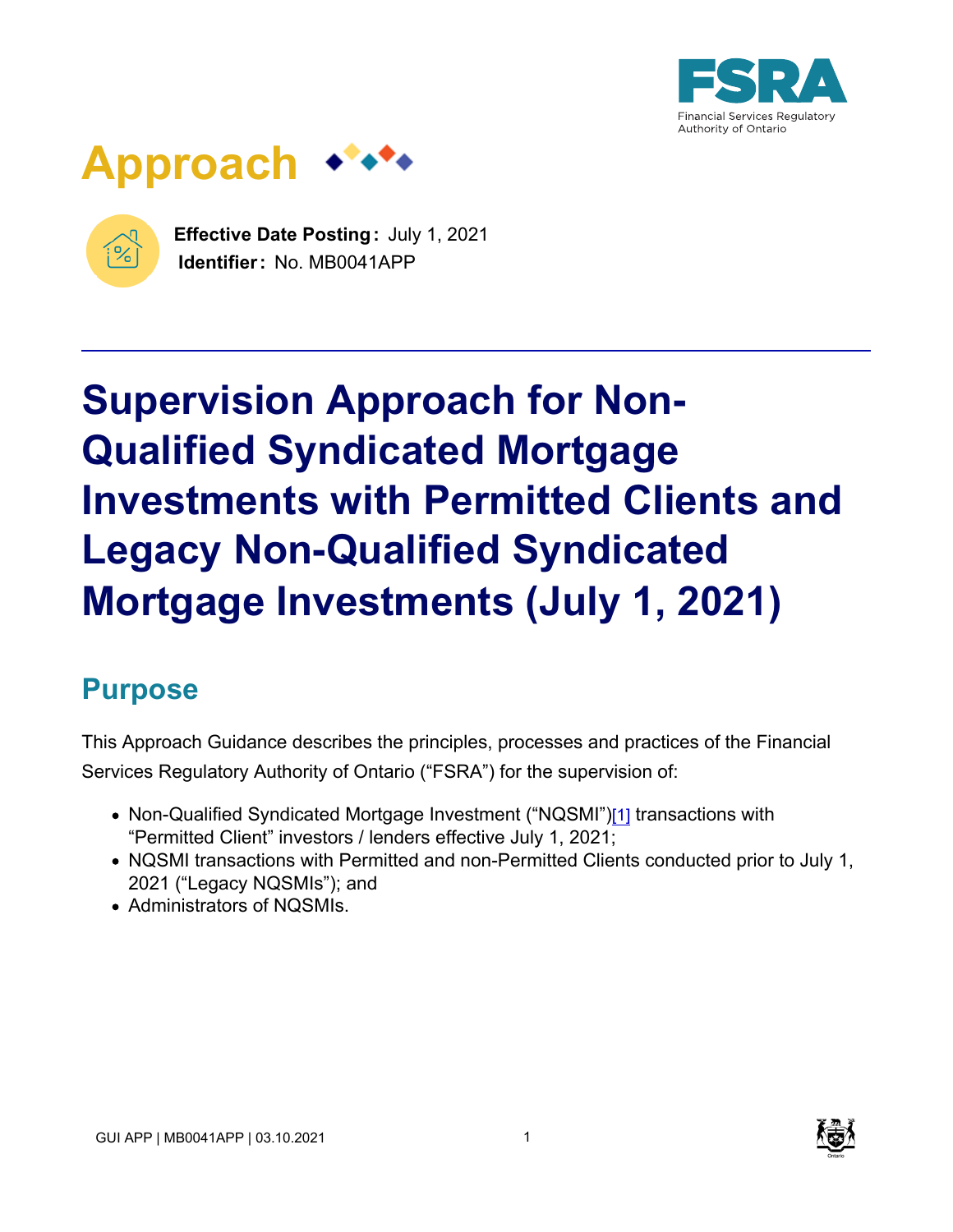"Permitted Client" is defined in section 1 of Ontario Regulation 188/08 – Mortgage Brokerages: Standards of Practice ("O. Reg. 188/08") under the *Mortgage Brokerages, Lenders and Administrators Act, 2006* ("MBLAA"). The definition lists several types of "Permitted Clients", which are entities and individuals that are presumed to have significant experience and knowledge regarding financial matters, including investments, and robust financial means[.\[2\]](#page-19-0)

## **Scope**

This Approach Guidance applies to:

- 1. Mortgage brokerages dealing and/or trading in NQSMIs with Permitted Client investors / lenders;
- 2. Mortgage brokerages, when dealing in NQSMIs, acting on behalf of the borrower in NQSMIs with investors / lenders that are non-Permitted Clients;
- 3. Mortgage brokerages that dealt and/or traded in Legacy NQSMIs (with Permitted and/or non-Permitted Clients); and
- 4. Mortgage administrators administering NQSMIs (for Permitted and/or non-Permitted Clients, whether the NQSMIs are Legacy NQSMIs or transacted on or after July 1, 2021).

This Approach Guidance does not apply to the supervision of Qualified Syndicated Mortgages [\[3\]](#page-19-0) (QSMs).

# **Rationale and context**

#### **NQSMI regulatory framework**

Effective July 1, 2021, responsibility for regulation of NQSMI transactions is split between the Ontario Securities Commission ("OSC") and FSRA.

Key for determining the division of oversight over NQSMI transactions are two elements:

- 1. Whether the investors / lenders are Permitted or non-Permitted Clients; and
- 2. Whether the borrower is a Permitted or non-Permitted Client.

Regulatory oversight of NQSMI transactions is as follows:

A. Dealing or trading in NQSMIs with Permitted Client investors / lenders can be overseen by FSRA or the OSC.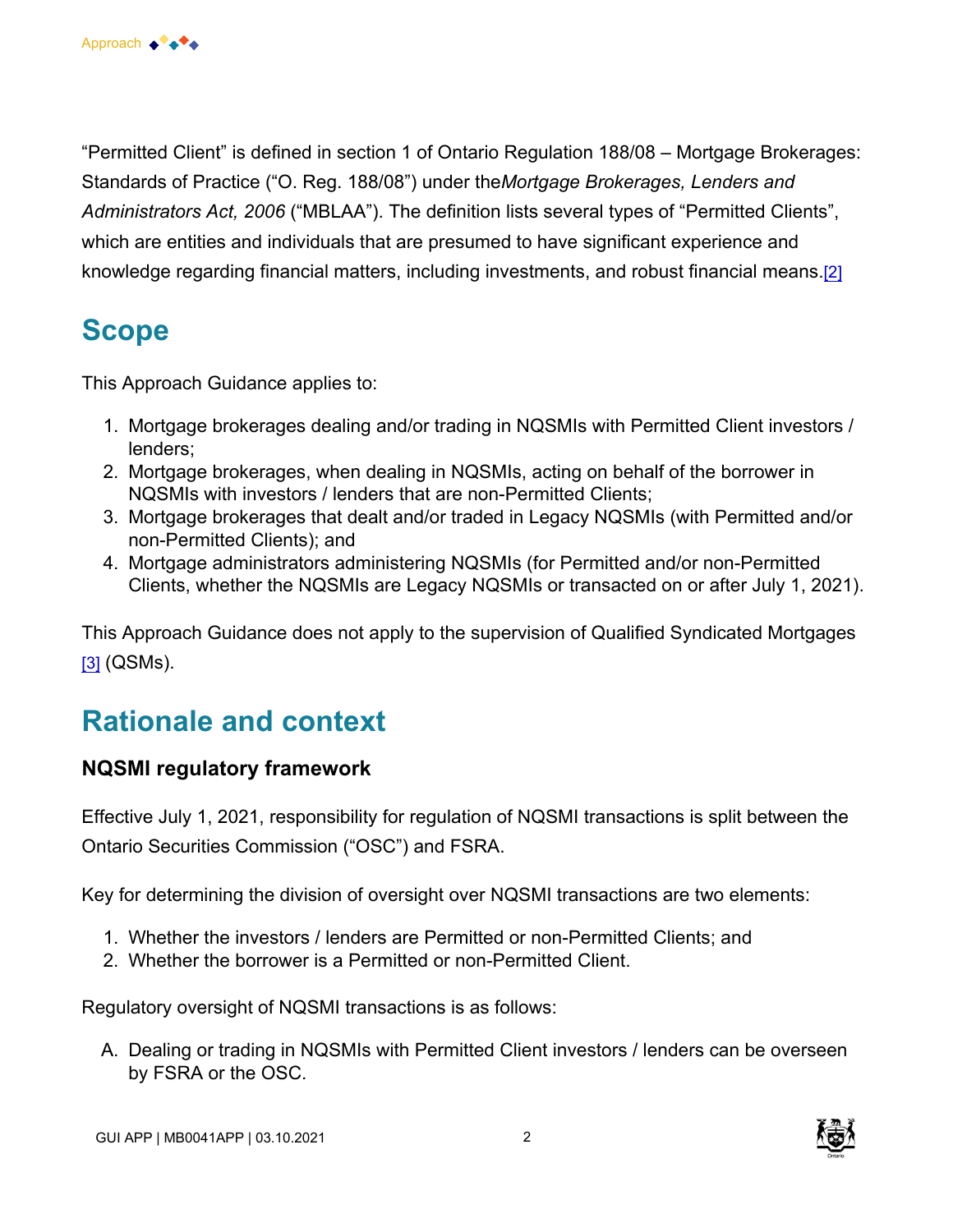

- B. Dealing or trading in NQSMIs with non-Permitted Client investors / lenders is primarily overseen by the OSC.
- C. Dealing or trading in NQSMIs with both Permitted and non-Permitted Client investors / lenders can be overseen jointly by FSRA and the OSC or by the OSC only, in accordance with their respective regulatory regimes.
- D. When dealing or trading in NQSMIs, a dealer registered with the OSC can deal or trade with all types of investors and borrowers who are Permitted Clients.

The regulatory amendments to implement the new regulatory regime for NQSMIs include:

- Amendment to Part 3 of OSC Rule 45-501: Ontario Prospectus and Registration [Exemptions \(OSC Rule 45-501\)](https://www.osc.ca/en/securities-law/instruments-rules-policies/4/45-501/amendments-ontario-securities-commission-rule-45-501-ontario-prospectus-and-registration) to exempt persons or entities from the requirement to be registered as a dealer with the OSC when transacting in NQSMIs on a property located in Canada with Permitted Clients, if the person or entity is licensed under the MBLAA.
- Introduction of section 14.1 of Ontario Regulation 407/07: Exemptions from the Requirement to be Licensed (O. Reg. 407/07) to exempt persons or entities from the requirement to be licensed under the MBLAA to deal or trade in NQSMIs if the person or entity is registered as a dealer with the OSC for the purposes of dealing or trading in NQSMIs. That is, dealers may deal or trade in NQSMIs with all types of investors. When dealing or trading in NQSMIs with investors, they may also deal with borrowers who are Permitted Clients.

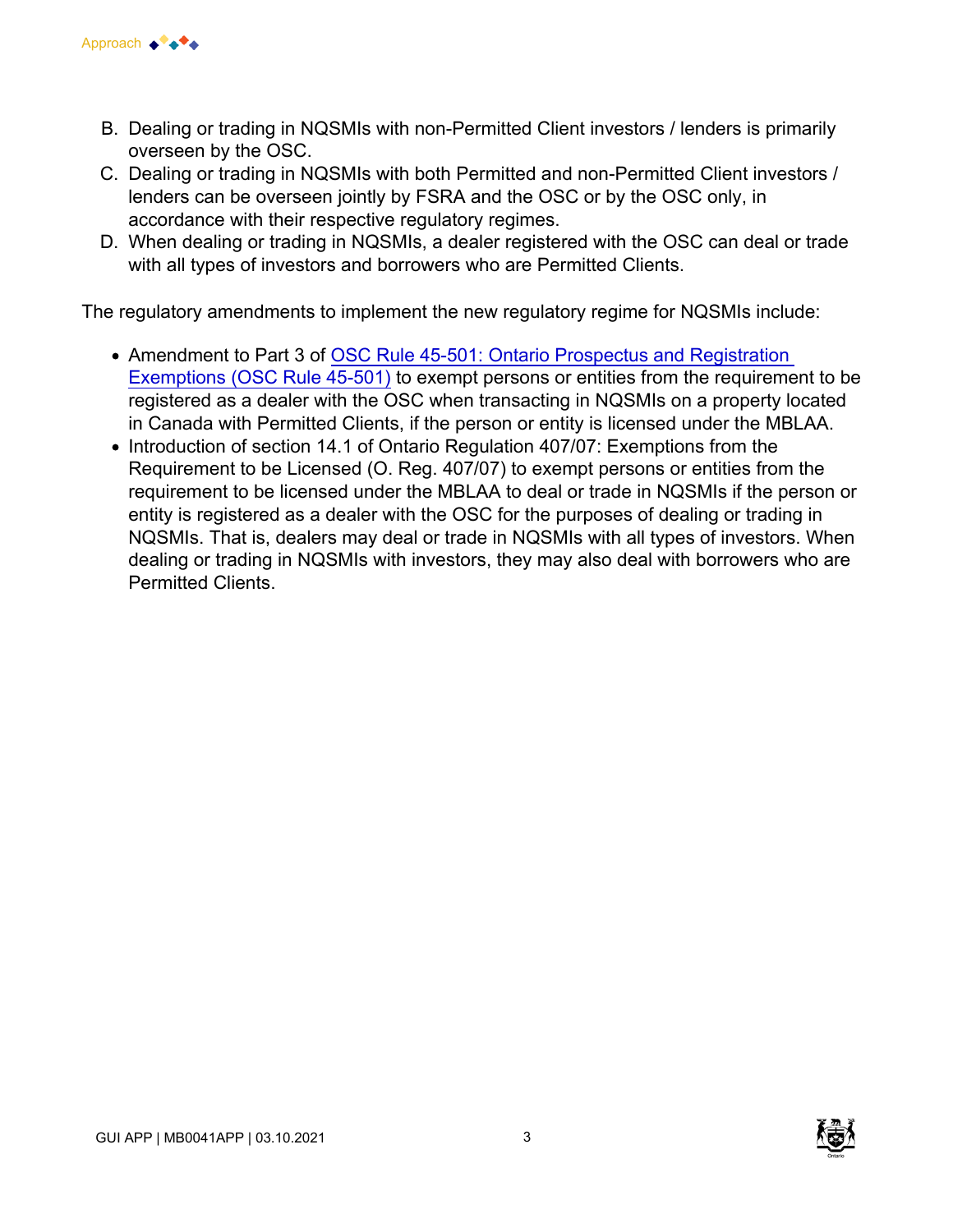

|                                         |                                       | <b>Borrowers in NQSMIs</b>                                                                                 |                                                              |
|-----------------------------------------|---------------------------------------|------------------------------------------------------------------------------------------------------------|--------------------------------------------------------------|
|                                         |                                       | <b>Permitted Client</b>                                                                                    | <b>Non-Permitted</b><br><b>Client</b>                        |
| <b>Investors / Lenders</b><br>in NQSMIs | <b>Permitted Client</b>               | <b>FSRA Licence</b><br><b>OR</b><br><b>OSC Registration</b><br>and FSRA Licence<br>Exemption $\frac{4}{5}$ | <b>FSRA Licence</b>                                          |
|                                         | <b>Non-Permitted</b><br><b>Client</b> | <b>OSC Registration</b><br>and FSRA Licence<br>Exemption                                                   | <b>OSC Registration</b><br><b>AND</b><br><b>FSRA Licence</b> |

### **Table 1 – Division of regulatory oversight of NQSMIs (as of July 1, 2021)**

These MBLAA-regulated activities include:MBLAA licensing through FSRA continues to be required for all MBLAA-regulated activities other than dealing or trading in NQSMIs, as described above.

- "Dealing" in mortgages, as defined in section 2 of the MBLAA;
- "Trading" in mortgages, as defined in section 3 of the MBLAA;
- "Mortgage lending", as defined in section 4 of the MBLAA; and
- "Administering mortgages", as defined in section 5 of the MBLAA.

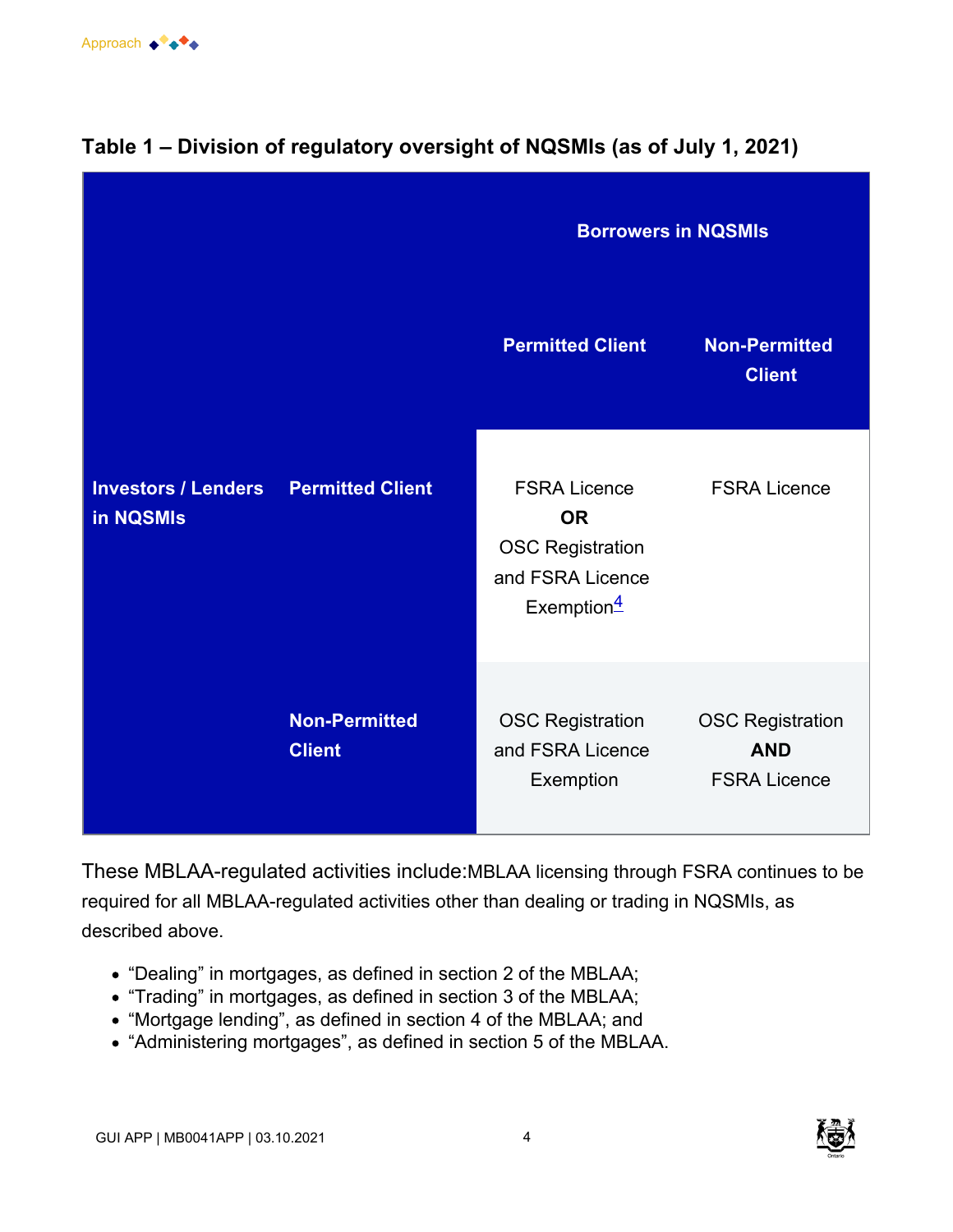Depending on the activities being conducted, a person or entity may require a FSRA licence, even though it may also be regulated by the OSC as a dealer. For example, a dealer registered with the OSC selling securities is not exempt from licensing under the MBLAA if it engages in any MBLAA-regulated activities, such as dealing or trading in non-NQSMI mortgages. It must also be licensed with FSRA as a mortgage brokerage. Similarly, if it wishes to administer a NQSMI or any other type of mortgage, it requires a FSRA mortgage administrator licence.

#### **FSRA mandate**

In supervising and regulating the mortgage brokering sector, FSRA is required to administer and enforce the MBLAA and its regulations in a manner that will achieve FSRA's statutory objects[\[5\]](#page-19-0), in particular, to:

- Contribute to public confidence in the mortgage brokering sector;
- Monitor and evaluate developments and trends in the mortgage brokering sector;
- Cooperate and collaborate with other regulators where appropriate;
- Promote high standards of business conduct;
- Protect the rights and interests of consumers; and,
- Foster a strong, sustainable, competitive and innovative mortgage brokering sector.

## **Principles**

This Approach Guidance describes how FSRA aims to achieve its statutory objects using a data-driven, proactive and targeted, risk-based approach to supervision:

**Data-driven judgement** – FSRA collects data from mortgage brokerages and administrators to appropriately target supervision of higher-risk brokerages and administrators.

**Proactive** – FSRA creates forward-looking risk assessments of mortgage brokerages and administrators to implement processes to identify issues early and take actions for timely intervention, as required.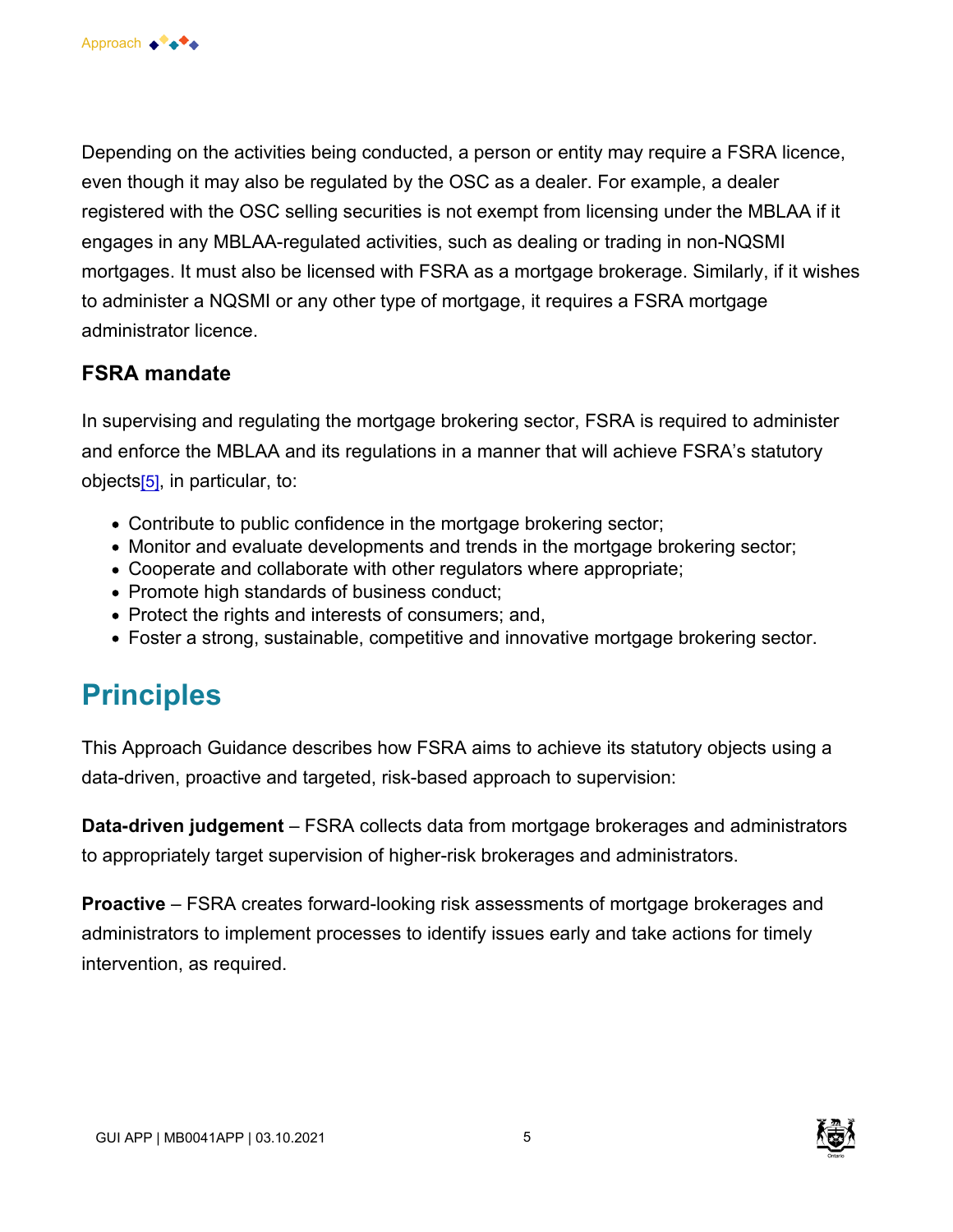**Targeted risk-based approach** – FSRA targets its supervision resources based on the risk profile of the mortgage brokerage and administrator and the NQSMIs it transacts and administers, respectively. The risk profiles consider various factors including the following in Table 2:

|  | Table 2 – Risk profile factors |
|--|--------------------------------|
|--|--------------------------------|

| Mortgage<br><b>Brokerages</b><br><b>Risks:</b>     | • Number of brokers, agents, locations<br>• Compliance history, including complaints received and supervision<br>review outcomes<br>• NQSMI funds raised and number of real estate projects funded<br>• Non-arm's length relationship with borrower in a mortgage (i.e.,<br>related to borrower / not independent of borrower)                                               |
|----------------------------------------------------|------------------------------------------------------------------------------------------------------------------------------------------------------------------------------------------------------------------------------------------------------------------------------------------------------------------------------------------------------------------------------|
| Mortgage<br><b>Administrators</b><br><b>Risks:</b> | • Type of mortgages being administered<br>• Type of investors / lenders in a mortgage<br>• Type of borrower in a mortgage<br>• Non-arm's length relationship with borrower in a mortgage (i.e.,<br>related to borrower / not independent of borrower)                                                                                                                        |
| <b>NQSMI Risks:</b>                                | • Total mortgage value (amount)<br>• Outstanding balance<br>• Intended use of funds<br>• Project status<br>• Existence of a subordination clause<br>• Type of Permitted Client investors / lenders (e.g., entity versus<br>individual)<br>• Conflicts of interest between parties<br>• High loan-to-value ratios (e.g., 90% of higher)<br>• Location of the subject property |

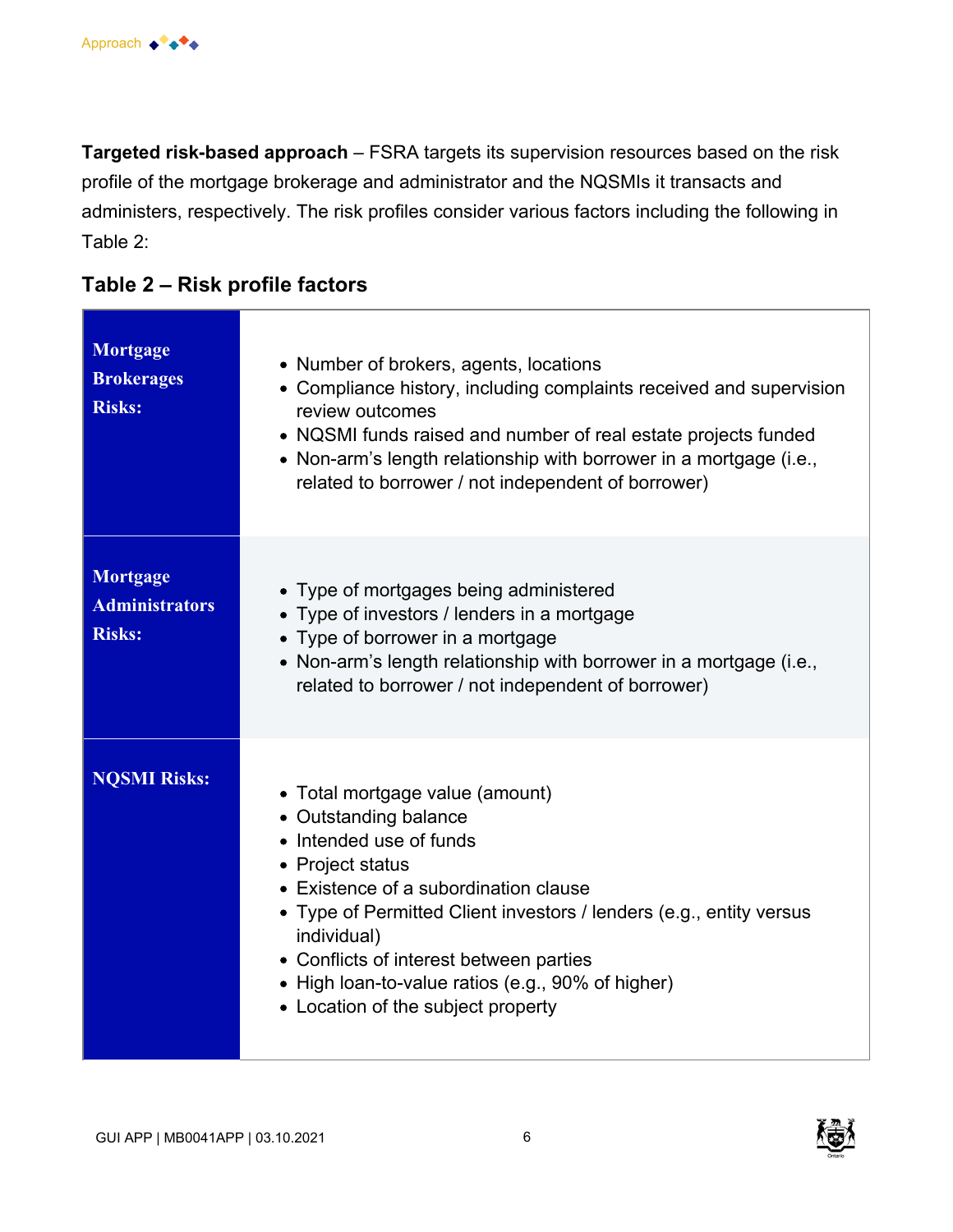## **Processes and practices**

#### **Supervision approach for mortgage brokerages dealing and trading in NQSMIs with permitted clients**

The objectives of this supervision approach are to:

- Supervise by monitoring and evaluating developments and trends in NQSMIs with Permitted Clients through regular data collection and adjusting FSRA's supervision approach based on analysis of the data; and
- Ensure mortgage brokerages dealing and trading in NQSMIs with Permitted Clients comply with the MBLAA, its regulations, and applicable FSRA Guidance<sup>[6]</sup> to ensure adherence with FSRA's statutory objects.

#### **Quarterly NQSMI data report to support FSRA supervision**

Subsection 29(2) of the MBLAA gives FSRA broad authority to request information and documents from licensees. Under this authority, FSRA requires mortgage brokerages to provide a quarterly report of the data outlined in Table 3 for each NQSMI with Permitted Clients.

This report must cover the immediate past quarter and must be submitted within ten business days after the end of the quarter.

This quarterly NQSMI data report supplements information collected through the Annual Information Return ("AIR") and replaces the more expanded[\[7\]](#page-19-0) data submission previously required for FSRA real-time supervision.

While FSRA does not require a similar data report for trades in NQSMIs to non-Permitted Clients, it is made aware of industry conduct issues through various information sharing practices with other regulators. FSRA reviews information from other regulators and takes regulatory action, including enforcement, as may be required.

Examples of compliance or enforcement actions include the imposition of licence conditions, suspension or revocation of licence, and enforcement proceedings seeking administrative monetary penalties.

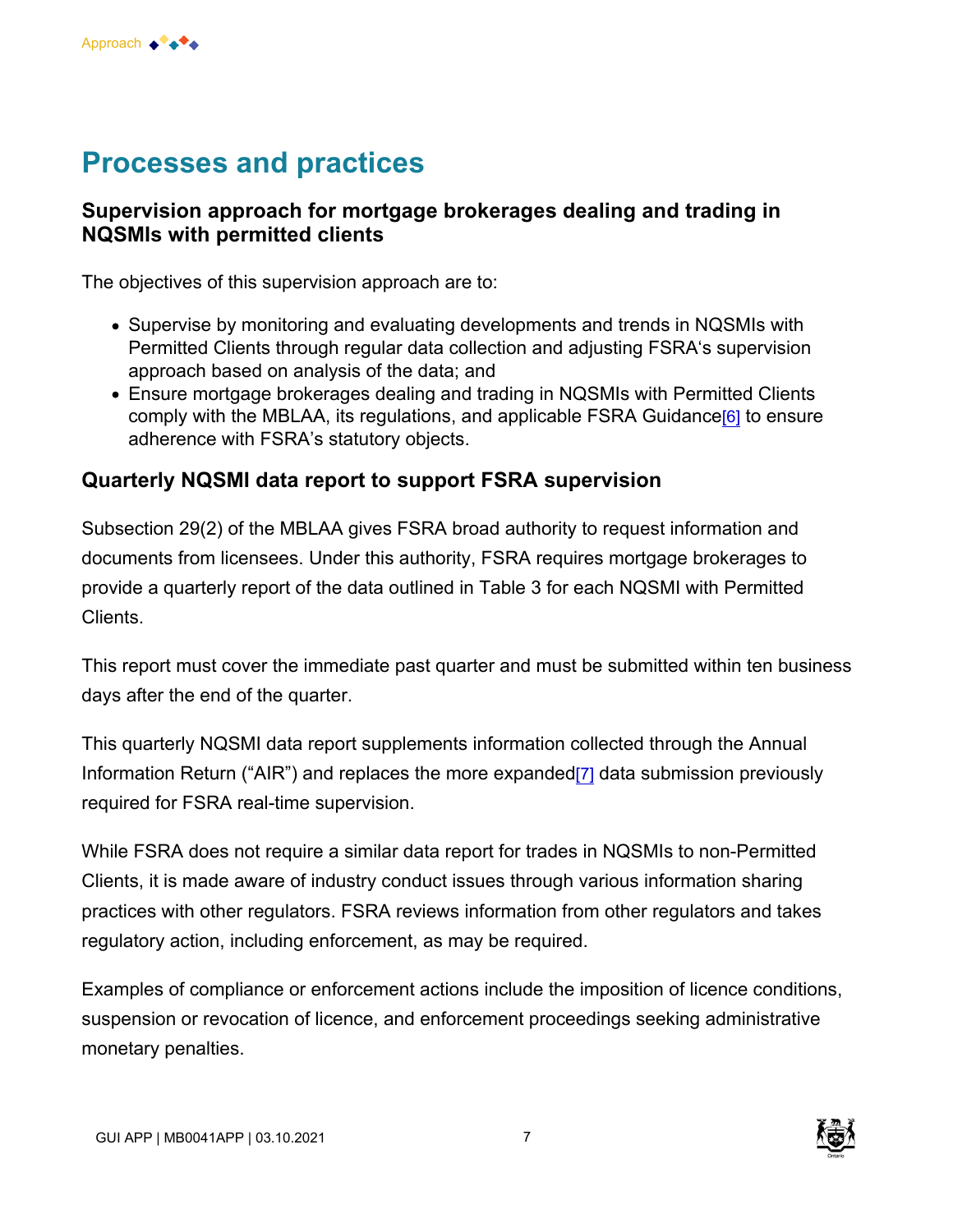FSRA also considers this information when determining initial or ongoing suitability for licensing in all sectors regulated by FSRA in general and when supervising MBLAA-regulated activities in particular.

| Project                                     | • Registered/committed mortgage amount, advanced amount to<br>date, initial term and remaining term to anticipated<br>refinancing/payout date, purpose <sup>[8]</sup> , disclosed use of funds <sup>[9]</sup> at the<br>time of raise, current stage of the project <sup>[10]</sup> , loan-to-cost ratio, loan-<br>to-value ratio, ranking of the mortgage, class of investors within the<br>mortgage <sup>[11]</sup> , existence of subordination clause <sup>[12]</sup> , cost to<br>complete |
|---------------------------------------------|-------------------------------------------------------------------------------------------------------------------------------------------------------------------------------------------------------------------------------------------------------------------------------------------------------------------------------------------------------------------------------------------------------------------------------------------------------------------------------------------------|
| <b>Property</b>                             | • Type of property funded[13], estimated market value[14] of the<br>property, location of the property                                                                                                                                                                                                                                                                                                                                                                                          |
| <b>Transactions /</b><br><b>investments</b> | • Investors: Total number of investors, number of Permitted Clients<br>involved, their names, the amount of their respective investments,<br>supporting documentation confirming the Permitted Client status<br>and specific category of Permitted Client[15]<br>• Borrowers: Category of Borrower[16]                                                                                                                                                                                          |
| Mortgage<br>administrator                   | • Name of mortgage administrator<br>• Was there a change in the mortgage administrator? If so, provide<br>explanation.                                                                                                                                                                                                                                                                                                                                                                          |

#### **Table 3 – NQSMIs with permitted clients – quarterly NQSMI data report**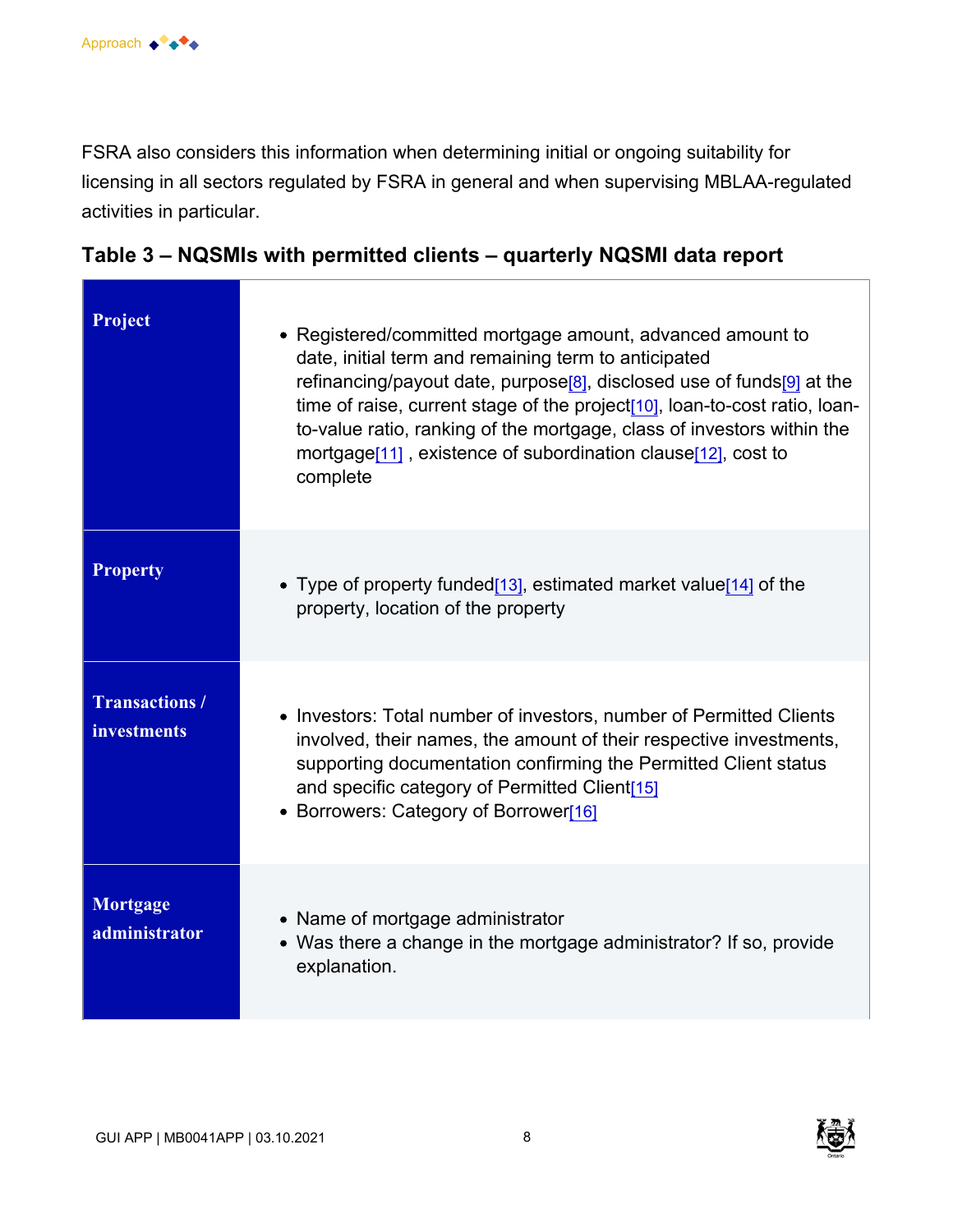

| <b>Fees</b>            | • Fees schedule <sup>[17]</sup> outlining anticipated / actual fees incurred by the<br>investors and borrowers                                                              |
|------------------------|-----------------------------------------------------------------------------------------------------------------------------------------------------------------------------|
| <b>Related Parties</b> | • Disclose actual and / or potential conflicts of interest within a<br>transaction among the mortgage brokerage, the mortgage<br>administrator, the borrower and developer. |

#### **Targeted compliance reviews**

Using the quarterly NQSMI data report, AIR, and internal supervisory information, FSRA creates a risk profile for each mortgage brokerage. Mortgage brokerages with a high-risk profile are targeted for increased supervisory oversight such as compliance desk reviews, onsite examinations, or referral to enforcement where applicable. Risk profiles are determined according to FSRA's risk framework, in which, individual risk factors are assigned risk values that add up to an overall risk rating.

As part of its compliance reviews, FSRA examines the mortgage brokerage's supervision of its brokers / agents and its policies and procedures, with a focus on the due diligence conducted to ensure investors / lenders for NQSMIs meet the Permitted Client definition.

Mortgage brokerages must take reasonable steps to confirm the Permitted Client status and class of these investors / lenders. These must include:

- Documenting the steps taken to confirm investor / lender status; and
- Obtaining signed confirmation of Permitted Client status from the investor / lender.

Review findings could result in follow-up compliance or enforcement actions<sup>[\[18\]](#page-20-0)</sup>, as appropriate.

#### **Supervision approach for mortgage brokerages that dealt and/or traded in legacy NQSMIs**

As noted earlier, Legacy NQSMIs are NQSMIs with Permitted and non-Permitted Clients transacted by mortgage brokerages prior to July 1, 2021. The objectives of this supervision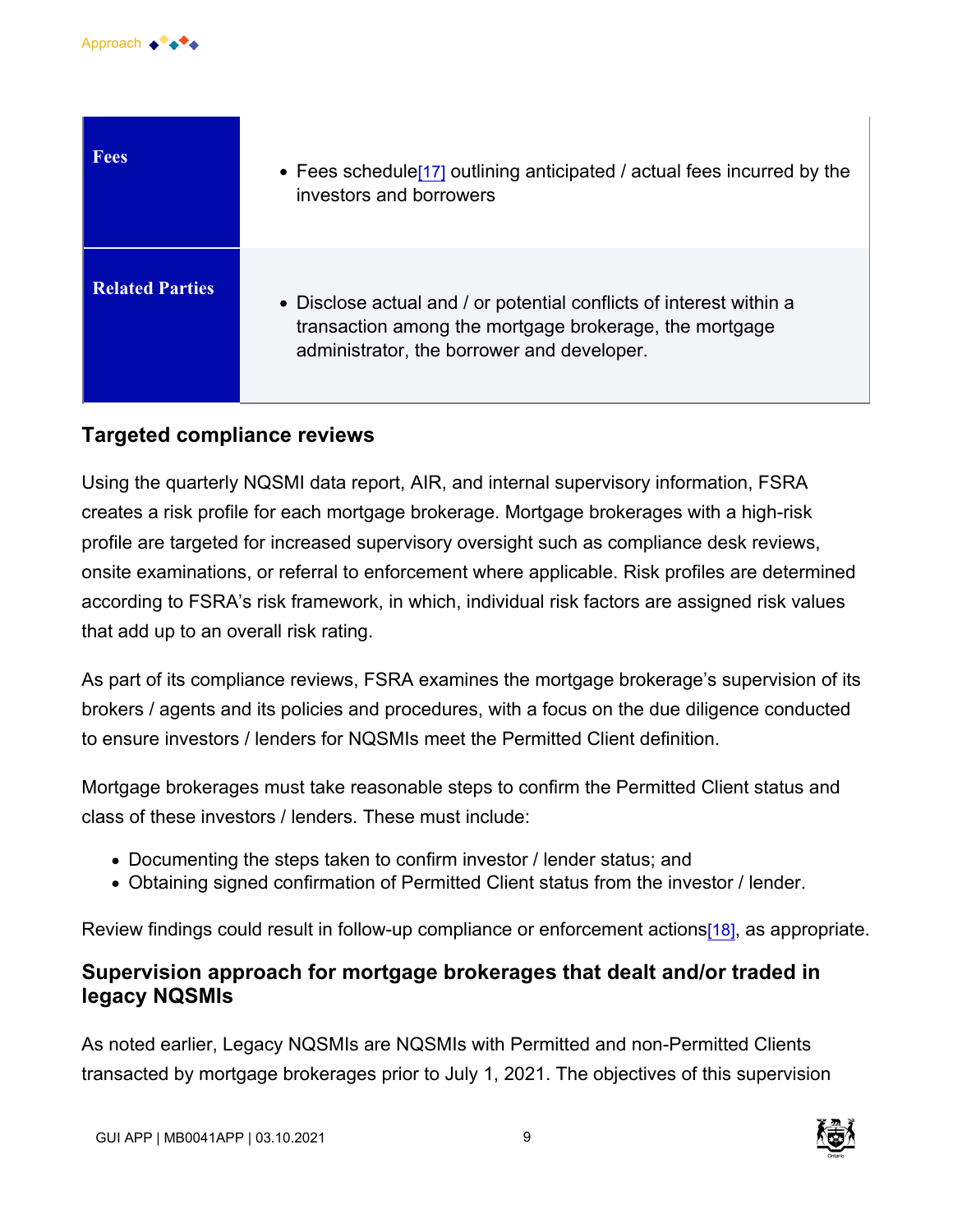approach are to:

- Supervise by monitoring and evaluating the status and recoverability of Legacy NQSMIs through at least annual data collection;
- Ensure mortgage brokerages with Legacy NQSMIs complied with the provisions of the MBLAA and its regulations, and applicable FSRA Guidance<sup>[19]</sup> in place prior to July 1, 2021; and
- Protect the rights and interests of NQSMI investors / lenders and borrowers.

#### **Data-driven, targeted compliance reviews**

Through periodic survey[s\[20\]](#page-20-0), FSRA will collect data, such as that outlined in Table 4, from select mortgage brokerages to monitor and evaluate the residual risk to investors / lenders and borrowers in Legacy NQSMI transactions.

| <b>Project</b>                              | • Project status, outstanding mortgage amount[21], loan-to-cost ratio,<br>loan-to-value ratio, cost to complete                                                                                                                                                                                                           |
|---------------------------------------------|---------------------------------------------------------------------------------------------------------------------------------------------------------------------------------------------------------------------------------------------------------------------------------------------------------------------------|
| <b>Property</b>                             | • Type of property funded (e.g., residential, commercial, mixed-used,<br>industrial), estimated market value (also referred to as the 'as is'<br>value) of the property, location of the property                                                                                                                         |
| <b>Transactions /</b><br><i>investments</i> | • Investors: Total number of investors, investor type (designated or<br>other), their names, the value of their respective investments,<br>supporting documentation confirming the designated investor<br>status and category of designated investor<br>• Borrowers: Category of borrower (i.e. individual, entity, etc.) |

|  |  | Table 4 – Data collection for legacy NQSMIs |
|--|--|---------------------------------------------|
|--|--|---------------------------------------------|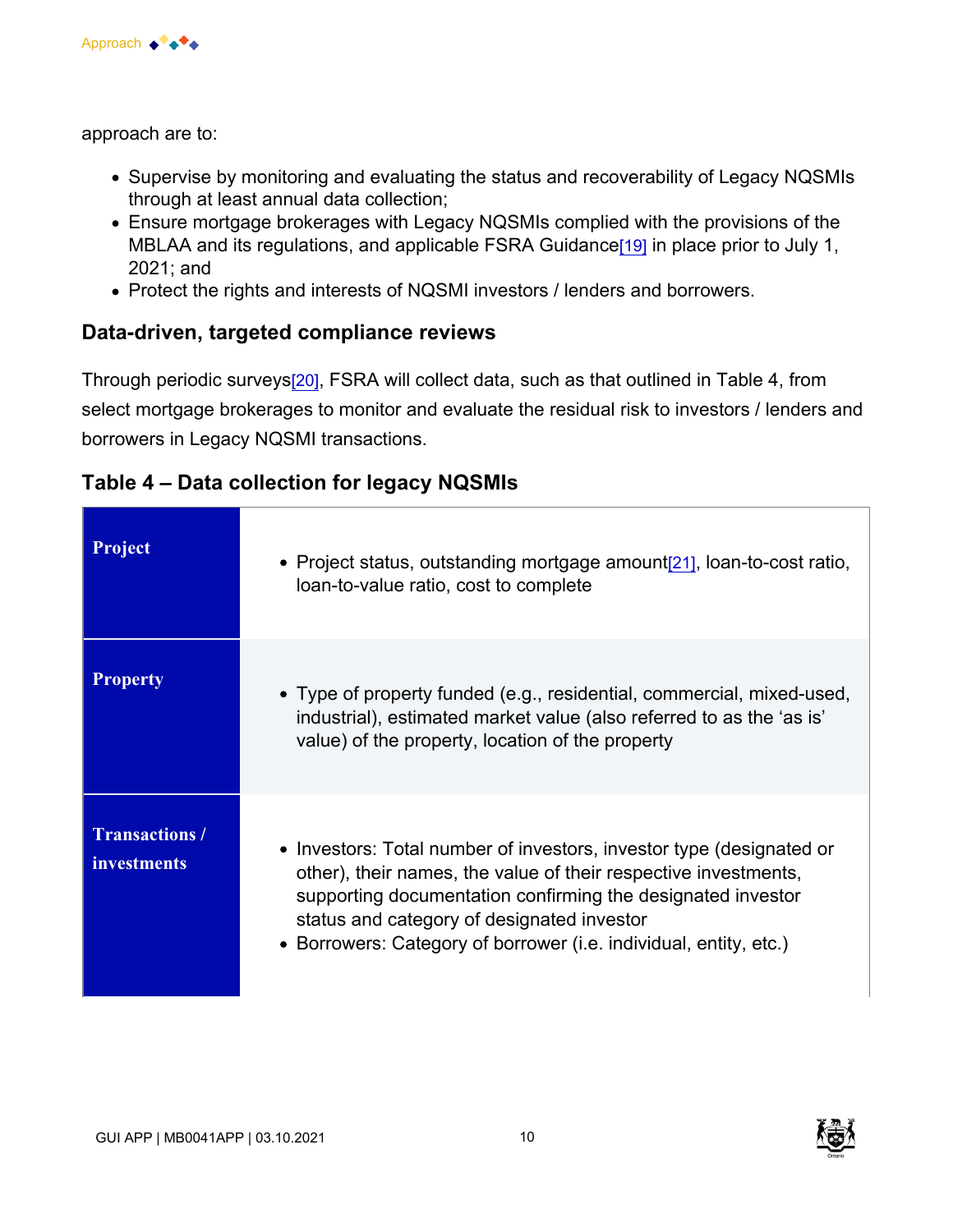

| Mortgage                         | • Whether the term was extended past the contractual extension<br>date and how many instances<br>• If the mortgage was paid out, if investors / lenders were paid out in<br>full |
|----------------------------------|----------------------------------------------------------------------------------------------------------------------------------------------------------------------------------|
| <b>Mortgage</b><br>administrator | • Name of mortgage administrator<br>• Was there a change in the mortgage administrator? If so, provide<br>explanation.                                                           |
| <b>Fees</b>                      | • Fees schedule (e.g., for fees received by / owed to the brokerage<br>and related parties)                                                                                      |
| <b>Related Parties</b>           | • Actual and / or potential conflicts of interest within a transaction<br>among the mortgage brokerage, the mortgage administrator, the<br>borrower and developer                |
| <b>Disclosures</b>               | • What disclosures were made <sup>[22]</sup> and by which party <sup>[23]</sup> at times of<br>renewals or extensions for example                                                |
| <b>Exit strategy</b>             | • Description of repayment plan for investors / lenders will be repaid                                                                                                           |

Using the Legacy NQSMIs data collected, AIR and internal supervisory information, FSRA creates a risk profile for each mortgage brokerage.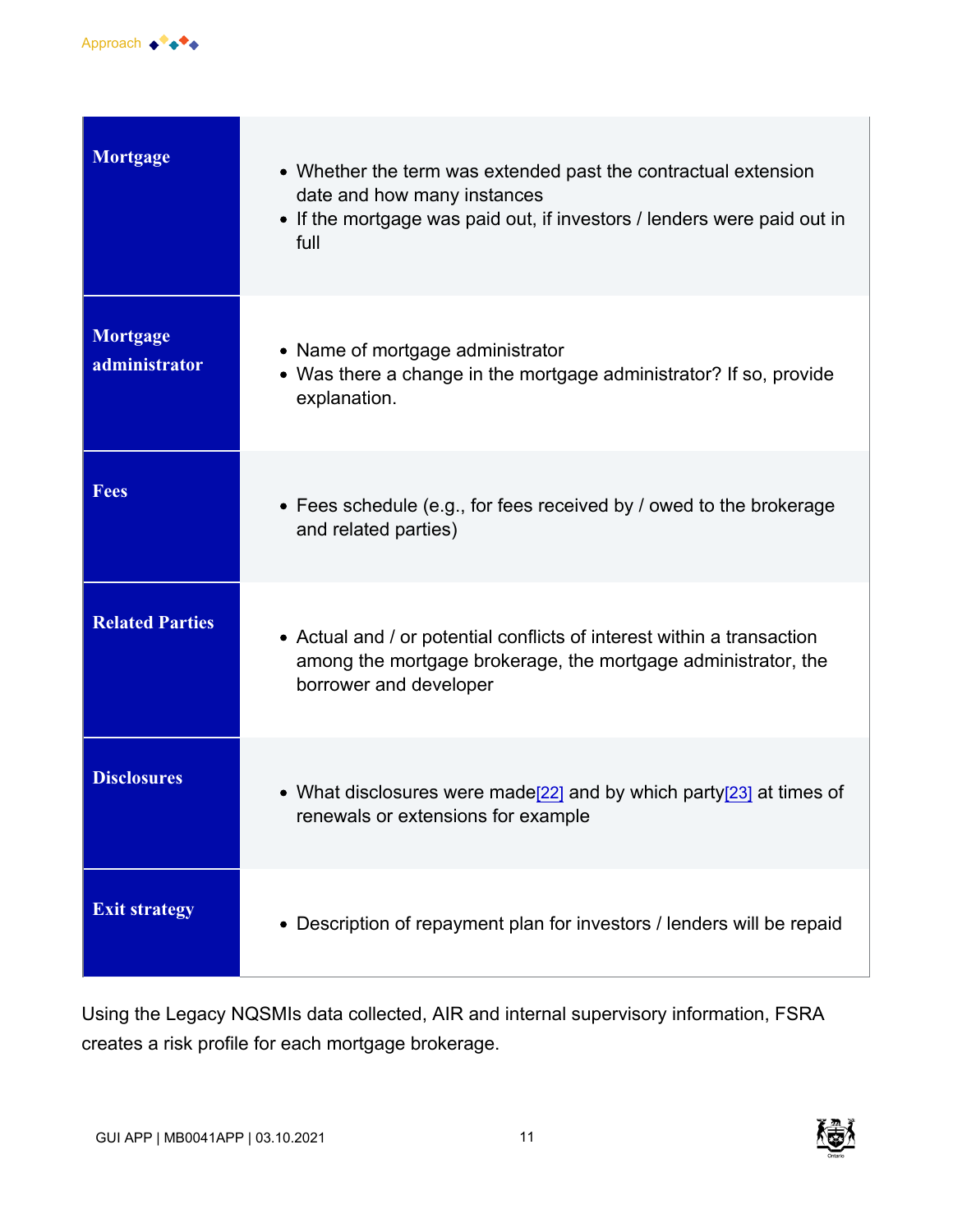For Legacy NQSMIs with identified greater risk of investor / lender loss, FSRA will conduct further reviews to understand, at a minimum:

- Disclosures provided to investor / lender consumers by the mortgage brokerage; and
- Suitability assessments conducted on investor / lender clients throughout the life of the NQSMI where the funding is completed in various raises / tranches.

This approach reflects FSRA's existing supervision of mortgage brokerages that dealt and traded in NQSMIs prior to July 1, 2021.

#### **Supervision approach for mortgage administrators administering NQSMIs**

The objectives of this supervision approach are to:

- Ensure mortgage administrators administering NQSMIs comply with the MBLAA, its regulations, and applicable FSRA Guidance; and
- Ensure the protection of investor / lender interests, in particular, the interests of non-Permitted Client investors / lenders.

#### **Reviews of mortgage administrators administering NQSMIs**

FSRA's supervisory approach for mortgage administrators that administer NQSMIs focuses on the administration of NQSMIs with non-Permitted Clients.

Using AIR and internal supervisory information, FSRA creates a risk profile for each mortgage administrator. Mortgage administrators with an identified high-risk profile will be targeted for increased supervisory oversight such as compliance desk reviews, onsite examinations, and referral to enforcement where applicable. Risk profiles are determined according to FSRA's risk framework, individual risk factors are assigned risk values that add up to an overall risk rating.

As part of its compliance reviews, FSRA will examine the mortgage administrator's:

- Steps taken to ensure it is aware of subsequent encumbrances and significant changes in circumstances affecting the mortgage (see [Guidance No. MB0039INT](https://www.fsrao.ca/industry/mortgage-brokering-sector/guidance/mortgage-administrators-responses-market-disruptions));[\[24\]](#page-21-0)
- Notifications provided to investors / lenders;[\[25\]](#page-21-0)
- Disclosures, and timing of disclosures, made to each investor / lender, in particular:
	- Disclosure of the mortgage administrator's relationships with each borrower, as per section 19 of Ontario Regulation 189/08 – Mortgage Administrators: Standards of

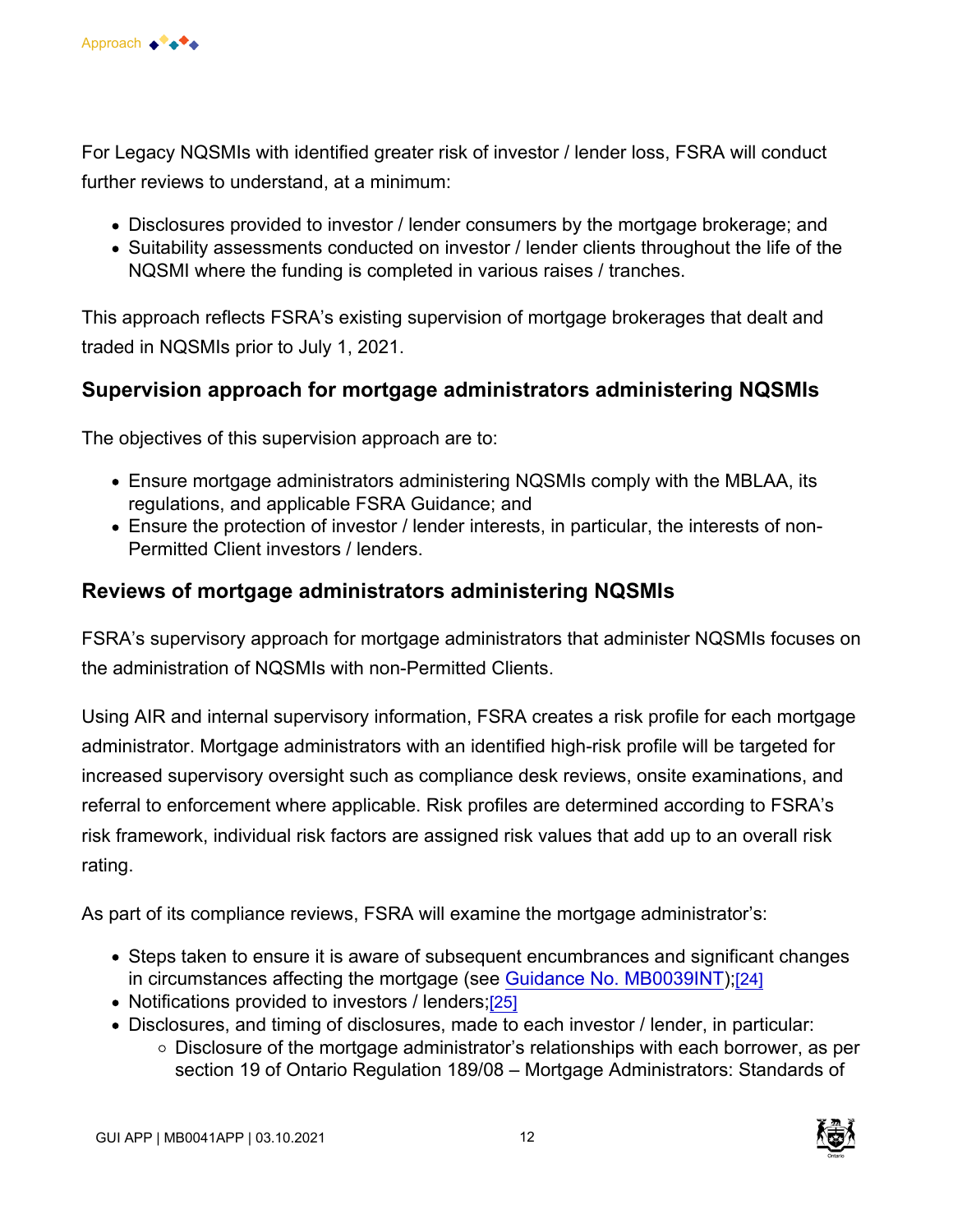

Practice (O. Reg. 189/08).

- $\circ$  Disclosure of any conflicts of interest that the mortgage administrator or an employee administering the mortgage may have in connection with the mortgage as per section 20 of O. Reg. 189/08.
- Processes and controls for the exercise of discretion;[\[26\]](#page-21-0) and
- Processes and controls to ensure concurrent businesses (if any) do not jeopardize its integrity, independence or competence when carrying on the business of administering mortgages as per section 40 of O. Reg. 189/08.

Review findings could result in follow-on compliance or enforcement actions,[\[27\]](#page-21-0) as appropriate. General maladministration of NQSMIs or identified improper behaviour towards an investor / lender in a NQSMI, could result also in FSRA bringing sanctions under the MBLAA.

### **Effective date and future review**

This Approach Guidance is effective July 1, 2021 and will be reviewed no later than July 1, 2024.

### **About this guidance**

This document is consistent with [FSRA's Guidance Framework](https://www.fsrao.ca/regulation/guidance/fsra-guidance-framework). As Approach Guidance, it describes FSRA's internal principles, processes and practices for supervisory action and application of Chief Executive Officer discretion. Approach Guidance may refer to compliance obligations, but does not in and of itself create a compliance obligation.

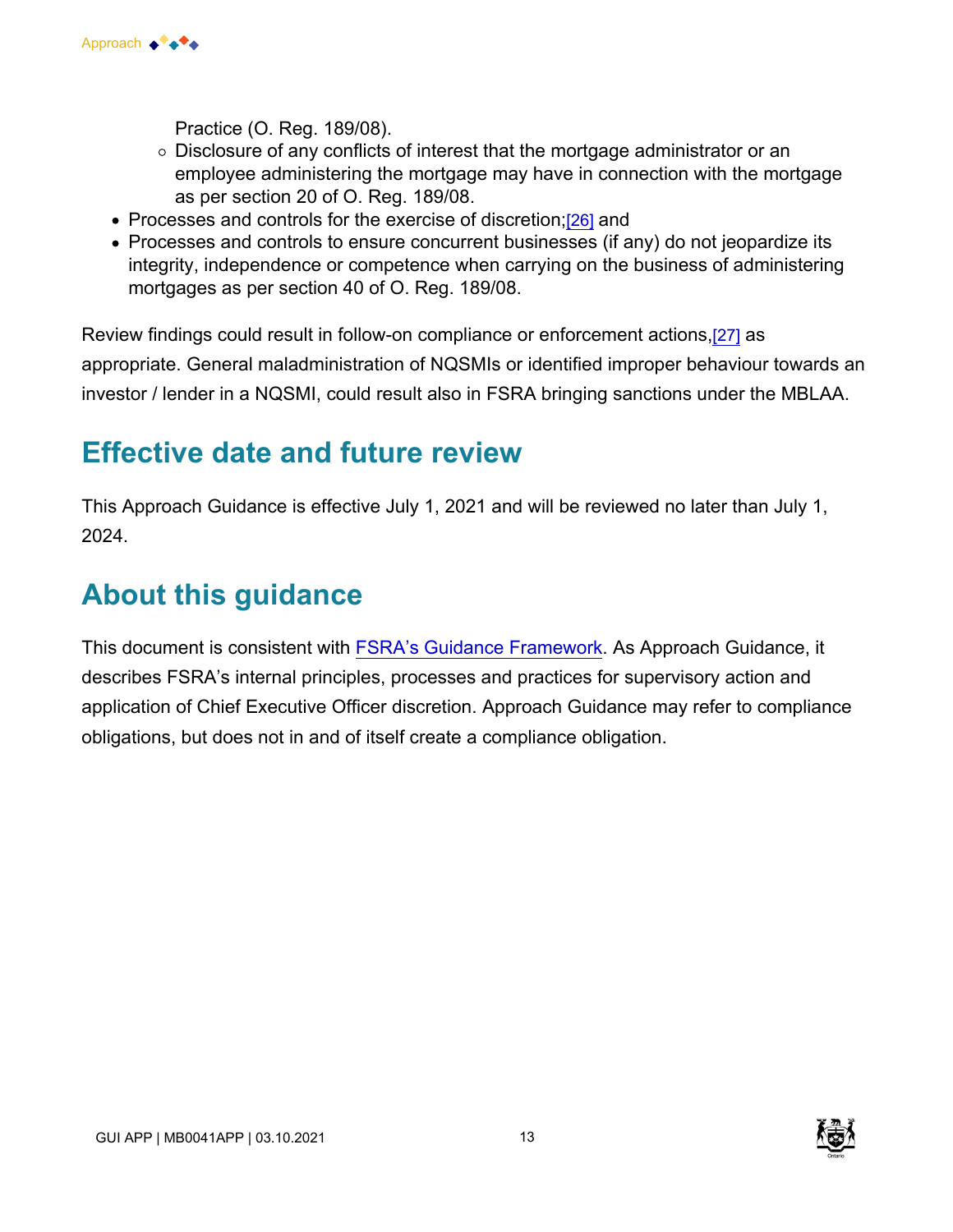

# **Appendix**

This Appendix outlines the applicability of FSRA Guidance to NQSMI transactions.

| <b>Applicability of FSRA Guidance and Forms</b> |                                                                                                                                                                                                                                                                                                  |                                                                                    |                                                                               |
|-------------------------------------------------|--------------------------------------------------------------------------------------------------------------------------------------------------------------------------------------------------------------------------------------------------------------------------------------------------|------------------------------------------------------------------------------------|-------------------------------------------------------------------------------|
| <b>Issue Date</b>                               | <b>Guidance</b>                                                                                                                                                                                                                                                                                  | <b>For NQSMI</b><br>transactions on or<br>after July 1, 2021<br><b>Applies to:</b> | <b>For NQSMI</b><br>transactions<br>before July 1, 2021<br><b>Applied to:</b> |
| March 10, 2021                                  | Mortgage Brokerage  NQSMIs with<br><b>Disclosure and</b><br><b>Suitability</b><br><b>Assessments for</b><br>Non-Qualified<br><b>Syndicated</b><br><b>Mortgage</b><br><b>Investments (SMIs)</b><br>- Responses to<br>Market (for<br>Transactions on or<br>after July 1, 2021)<br><b>MB0043INT</b> | <b>Permitted Clients</b>                                                           | Not applicable                                                                |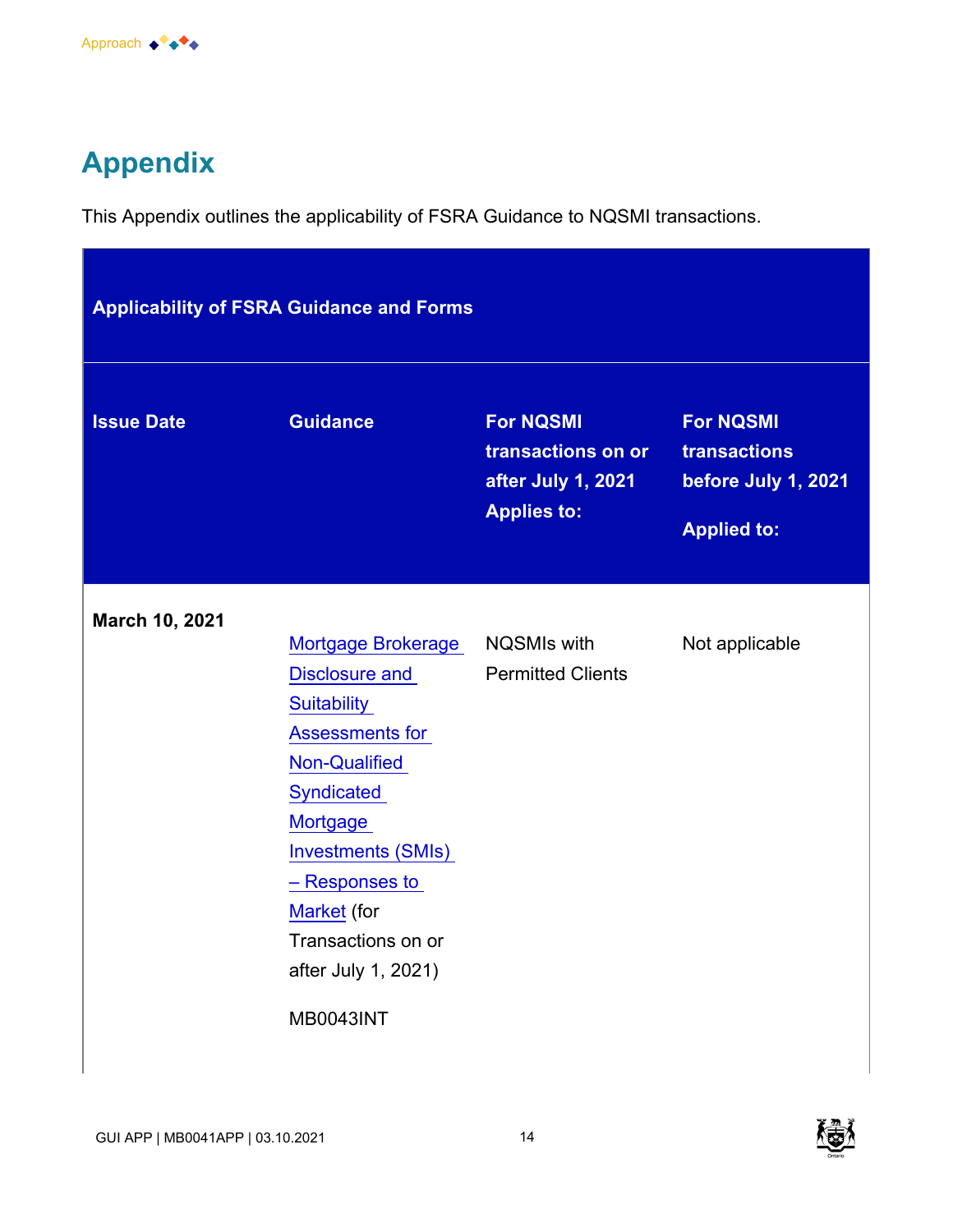

### **Applicability of FSRA Guidance and Forms**

| <b>Issue Date</b> | <b>Guidance</b>                                                                                                                                                                                                                                                                         | <b>For NQSMI</b><br>transactions on or<br>after July 1, 2021<br><b>Applies to:</b> | <b>For NQSMI</b><br>transactions<br>before July 1, 2021<br><b>Applied to:</b> |
|-------------------|-----------------------------------------------------------------------------------------------------------------------------------------------------------------------------------------------------------------------------------------------------------------------------------------|------------------------------------------------------------------------------------|-------------------------------------------------------------------------------|
| March 10, 2021    | <b>Mortgage Brokerage</b><br><b>Disclosure and</b><br>Suitability<br><b>Assessments for</b><br><b>Non-Qualified</b><br><b>Syndicated</b><br><b>Mortgage</b><br><b>Investments (SMIs)</b><br>- Responses to<br>Market (for<br>Transactions prior to<br>July 1, 2021)<br><b>MB0040INT</b> | Not applicable                                                                     | <b>Legacy NQSMIs</b>                                                          |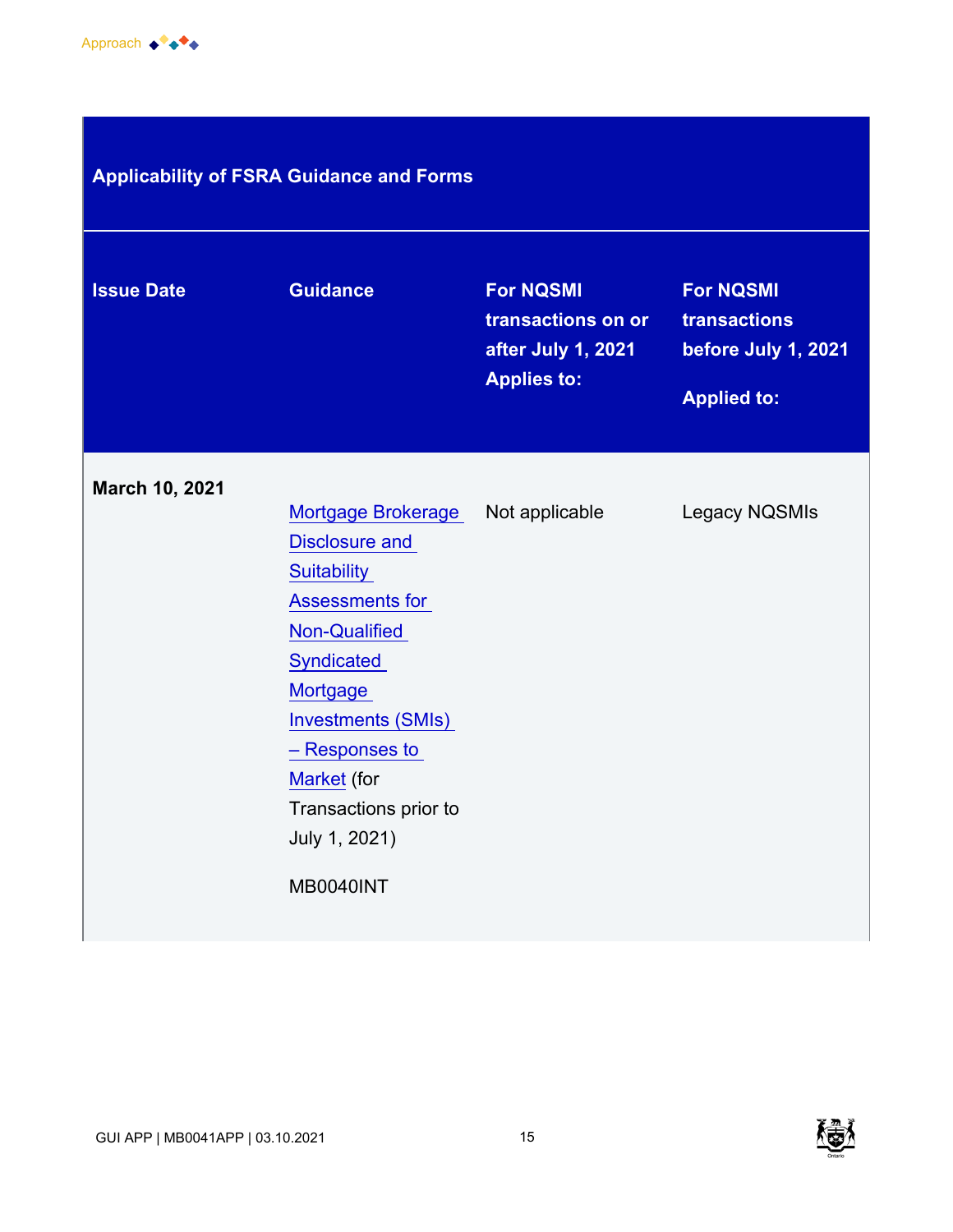

### **Applicability of FSRA Guidance and Forms**

| <b>Issue Date</b>       | <b>Guidance</b>                                                                                                                                                        | <b>For NQSMI</b><br>transactions on or<br>after July 1, 2021<br><b>Applies to:</b> | <b>For NQSMI</b><br>transactions<br>before July 1, 2021<br><b>Applied to:</b> |
|-------------------------|------------------------------------------------------------------------------------------------------------------------------------------------------------------------|------------------------------------------------------------------------------------|-------------------------------------------------------------------------------|
| May 12, 2020            | Mortgage<br><b>Administrators -</b><br><b>Responses to</b><br><b>Market Disruptions</b><br><b>MB0039INT</b>                                                            | All Mortgage<br>Administrators                                                     | All Mortgage<br>Administrators                                                |
| <b>December 5, 2019</b> | <b>Amended disclosure</b><br>forms 3.0, 3.1 and<br>3.2 for non-qualified<br>syndicated<br>mortgages (for<br>Transactions prior to<br>July 1, 2021)<br><b>MB0038INT</b> | Not applicable                                                                     | Legacy NQSMIs                                                                 |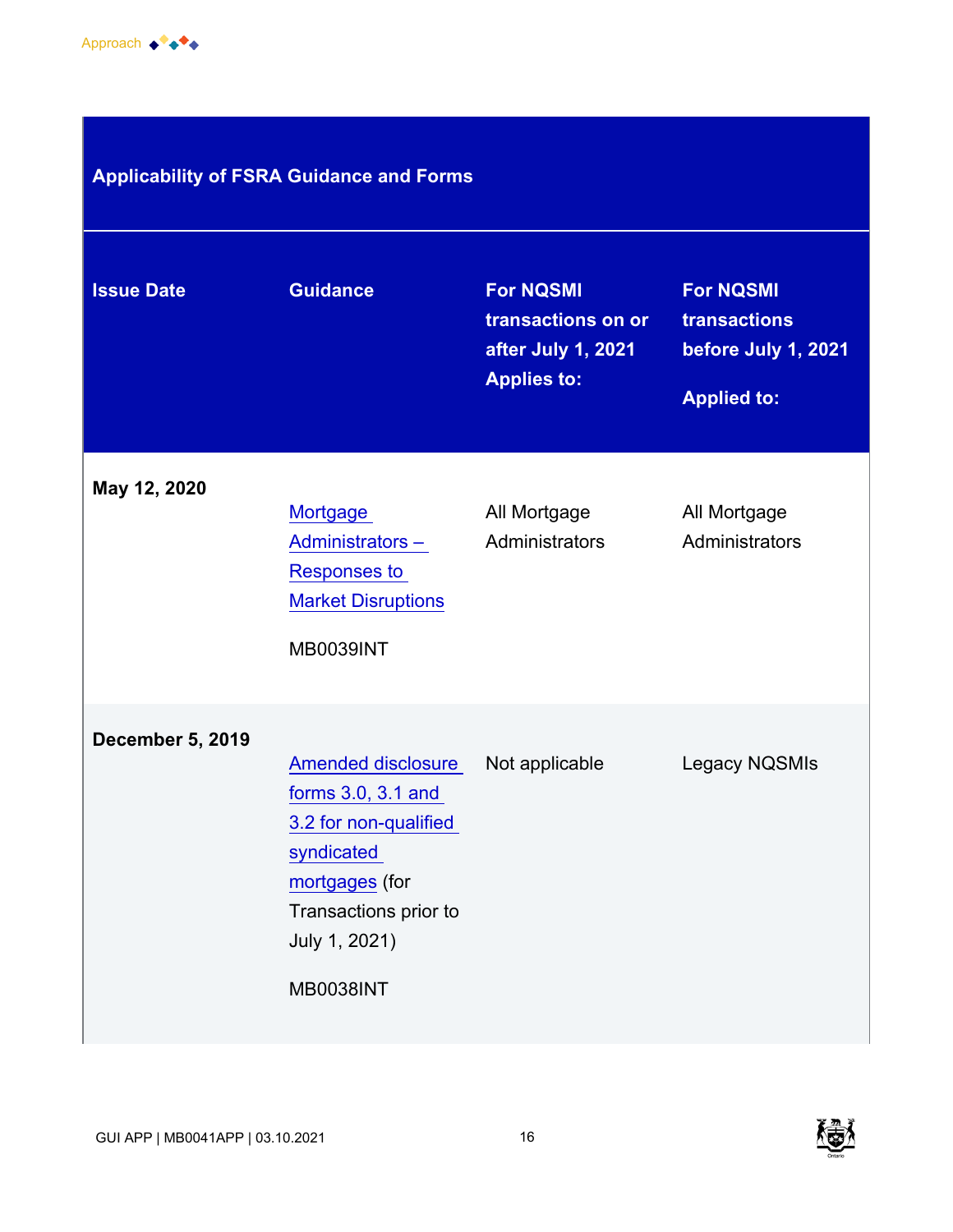

| <b>Applicability of FSRA Guidance and Forms</b> |  |
|-------------------------------------------------|--|

| <b>Issue Date</b>        | <b>Guidance</b>                                                                                                                                    | <b>For NQSMI</b><br>transactions on or<br>after July 1, 2021<br><b>Applies to:</b> | <b>For NQSMI</b><br>transactions<br>before July 1, 2021<br><b>Applied to:</b> |
|--------------------------|----------------------------------------------------------------------------------------------------------------------------------------------------|------------------------------------------------------------------------------------|-------------------------------------------------------------------------------|
| <b>November 12, 2019</b> | Supervision<br>approach for high-<br>risk syndicated<br>mortgage<br>investments (for<br>Transactions prior to<br>July 1, 2021)<br><b>MB0037APP</b> | Not applicable                                                                     | High-Risk<br>Legacy NQSMIs                                                    |
| <b>October 26, 2018</b>  | <b>Policies and</b><br>Procedures - Non-<br>qualified Syndicated<br><b>Mortgages</b><br><b>MB0009ORG</b>                                           | Not applicable                                                                     | Legacy NQSMIs                                                                 |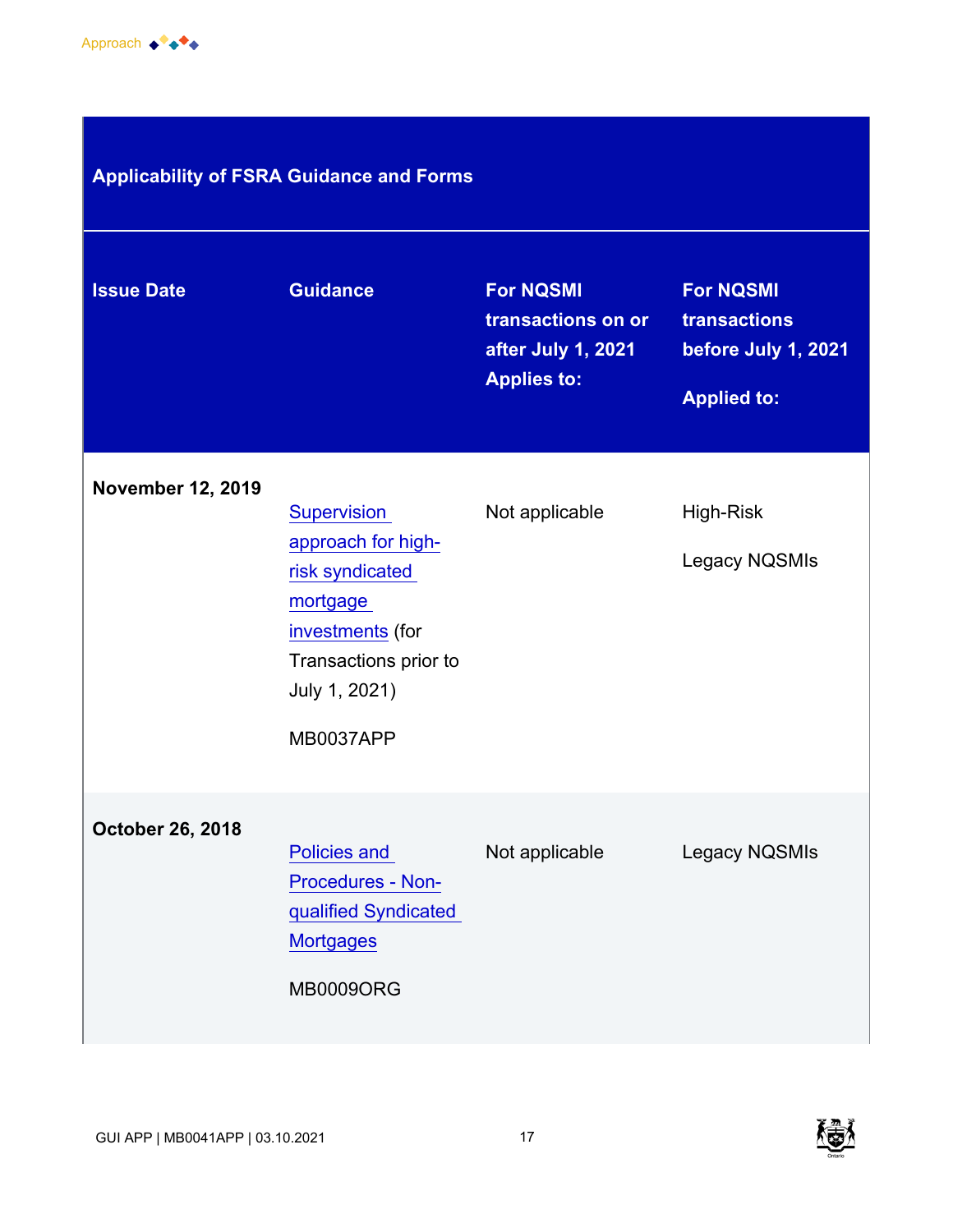

| <b>Applicability of FSRA Guidance and Forms</b> |                                                                                                                                  |                                                                                    |                                                                               |  |  |
|-------------------------------------------------|----------------------------------------------------------------------------------------------------------------------------------|------------------------------------------------------------------------------------|-------------------------------------------------------------------------------|--|--|
| <b>Issue Date</b>                               | <b>Guidance</b>                                                                                                                  | <b>For NQSMI</b><br>transactions on or<br>after July 1, 2021<br><b>Applies to:</b> | <b>For NQSMI</b><br>transactions<br>before July 1, 2021<br><b>Applied to:</b> |  |  |
| Effective July 1,<br>2018                       | <b>Checklists for Non-</b><br><b>Qualified Syndicated</b><br><b>Mortgage Forms</b><br>effective July 1, 2018<br><b>MB0024ORG</b> | Not applicable                                                                     | <b>Legacy NQSMIs</b>                                                          |  |  |
| June 28, 2018                                   | <b>Changes to</b><br>syndicated<br>mortgage rules: New<br><b>FSCO</b> forms<br>available<br><b>MB0008ORG</b>                     | Not applicable                                                                     | <b>Legacy NQSMIs</b>                                                          |  |  |

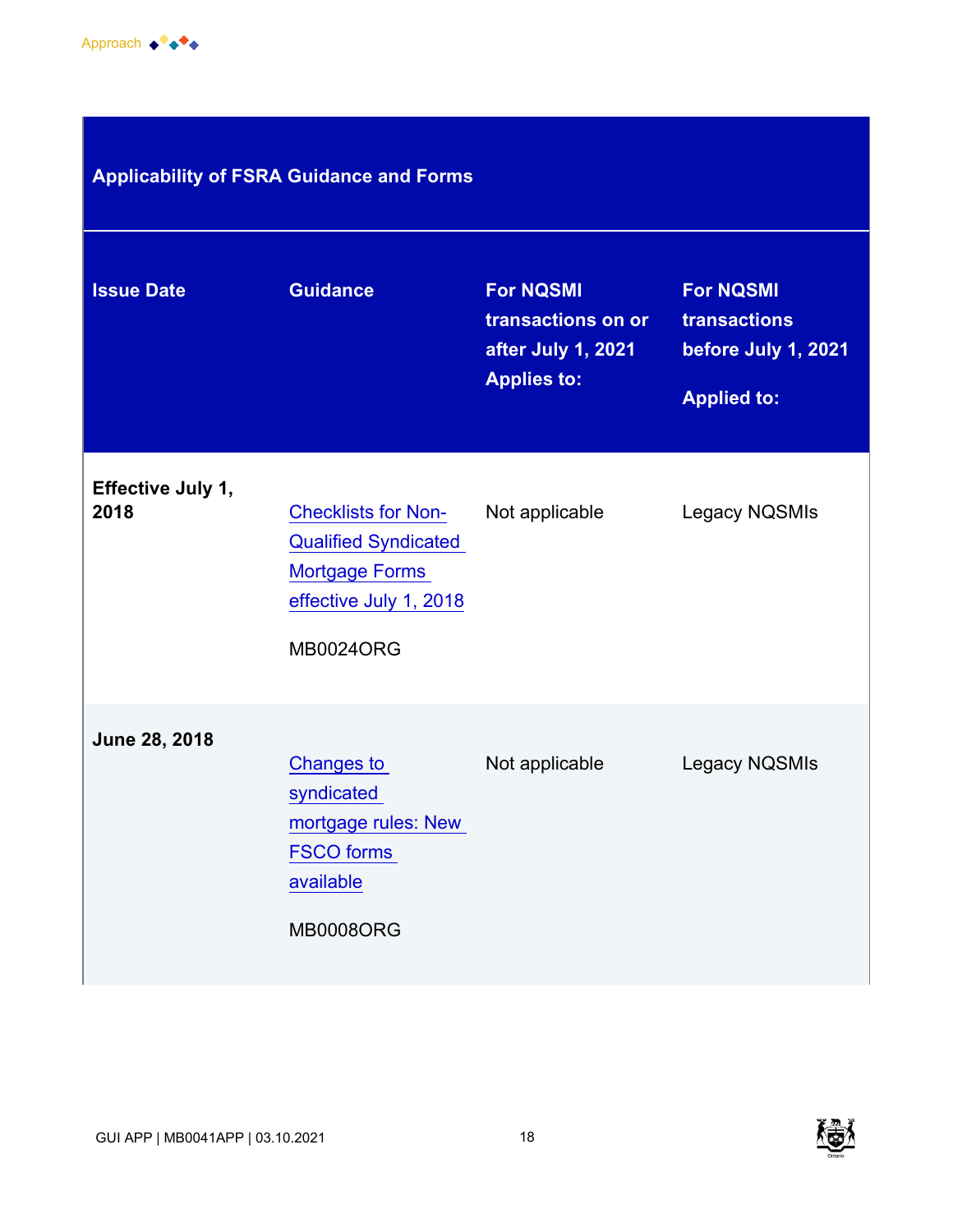

### **Applicability of FSRA Guidance and Forms**

| <b>Issue Date</b>       | <b>Guidance</b>                                                                                                                                | <b>For NQSMI</b><br>transactions on or<br>after July 1, 2021<br><b>Applies to:</b> | <b>For NQSMI</b><br>transactions<br>before July 1, 2021<br><b>Applied to:</b> |
|-------------------------|------------------------------------------------------------------------------------------------------------------------------------------------|------------------------------------------------------------------------------------|-------------------------------------------------------------------------------|
| June 30, 2015           | Requirements for<br><b>Promoting</b><br><b>Syndicated</b><br>Mortgage<br><b>Investments</b><br><b>MB0006ORG</b>                                | <b>NQSMIs with</b><br><b>Permitted Clients</b>                                     | Legacy NQSMIs                                                                 |
| <b>January 21, 2015</b> | <b>MFDA and FSCO</b><br>issue joint<br>communication<br>concerning the<br>selling of syndicated<br>mortgage<br>investments<br><b>MB0017ORG</b> | <b>NQSMIs with</b><br><b>Permitted Clients</b>                                     | Legacy NQSMIs                                                                 |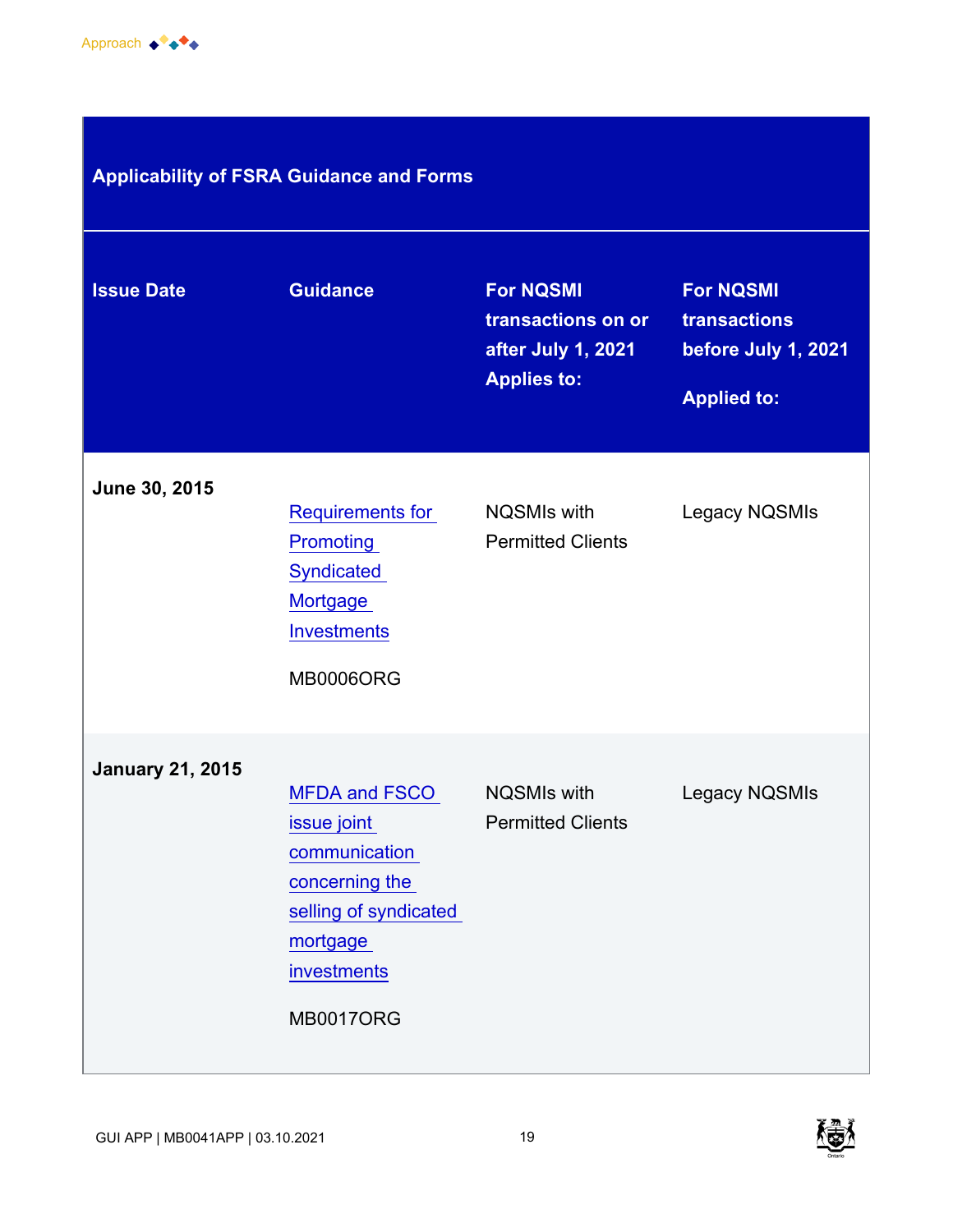<span id="page-19-0"></span>

#### **Effective Date:** July 1, 2021

<sup>1.</sup> NQSMIs are syndicated mortgages that do not meet the definition of "qualified syndicated mortgage" in accordance with subsections 1(2) and 1(3) of O. Reg. 188/08.

<sup>2.</sup> This definition of "Permitted Client" reflects the definition used in Canadian Securities Administrators (CSA) National Instrument 31-103.

3 See footnote 1.

<sup>4</sup>See section 14.1 of Ontario Regulation 407/07.

5.See *Financial Services Regulatory Authority of Ontario Act, 2016,* s. 3.

6.See Appendix 1 for applicable Guidance.

 $7$ . The data that collected via real-time supervision was more restrictive in terms of timing (filing required within five days) and more content-extensive. FSRA is no longer collecting:

- Source of investment funds
- Name of prior mortgagees, if applicable
- Details of appraisals (i.e. name, title and contact information of appraiser etc.)
- Information re: borrowers, developers (if different than borrower) and guarantors' names.

8. Such as purchase, refinance, construction / development, renewal, renovation, etc.

9. Such as (raw) land acquisition and/or development, equity take-out, soft and/or hard construction costs, zoning/plans/permits approvals, payout tax liens or mortgage arrears.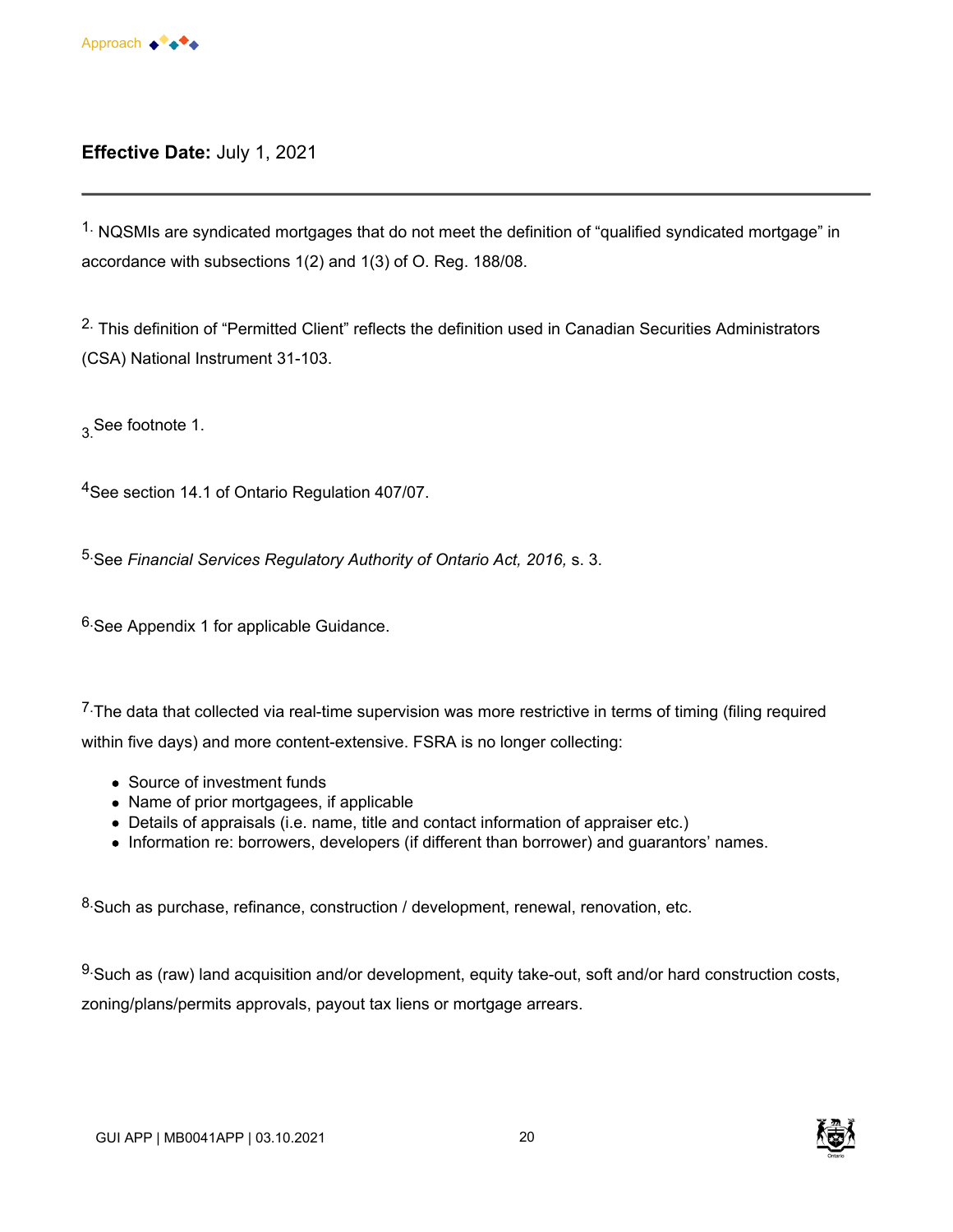<span id="page-20-0"></span> $10$ . Such as pre-zoning, zoning approved, pre-construction, under construction, etc.

 $11$ . For example, when investors have different priorities within the same tranche/mortgage.

<sup>12.</sup>For example, contractual for the project completion or force majeure due to tax liens, default or distress situations, etc.

13. Such as bare, raw, farm, industrial land, existing building, etc.

14. Also referred to the 'as is' value of the property as per the AIC guidelines.

<sup>15.</sup>Brokerages are to confirm the Permitted Client status of the prospective investor / lender.

 $16$  For example, is the borrower an individual, a corporation, etc. ?

<sup>17.</sup> For example, fees received by / owed to the brokerage and related parties.

<sup>18.</sup>Examples of compliance or enforcement actions include, without being limited to, the imposition of licence conditions, suspension, revocation of licence, and enforcement proceedings seeking administrative monetary penalties.

19. See Appendix 1 for applicable Guidance.

 $20.$  Data collection surveys will be completed on at least an annual basis.

21. To include a breakdown of accrued/unpaid interest, late fees, and any other owed amount at the time of reporting.